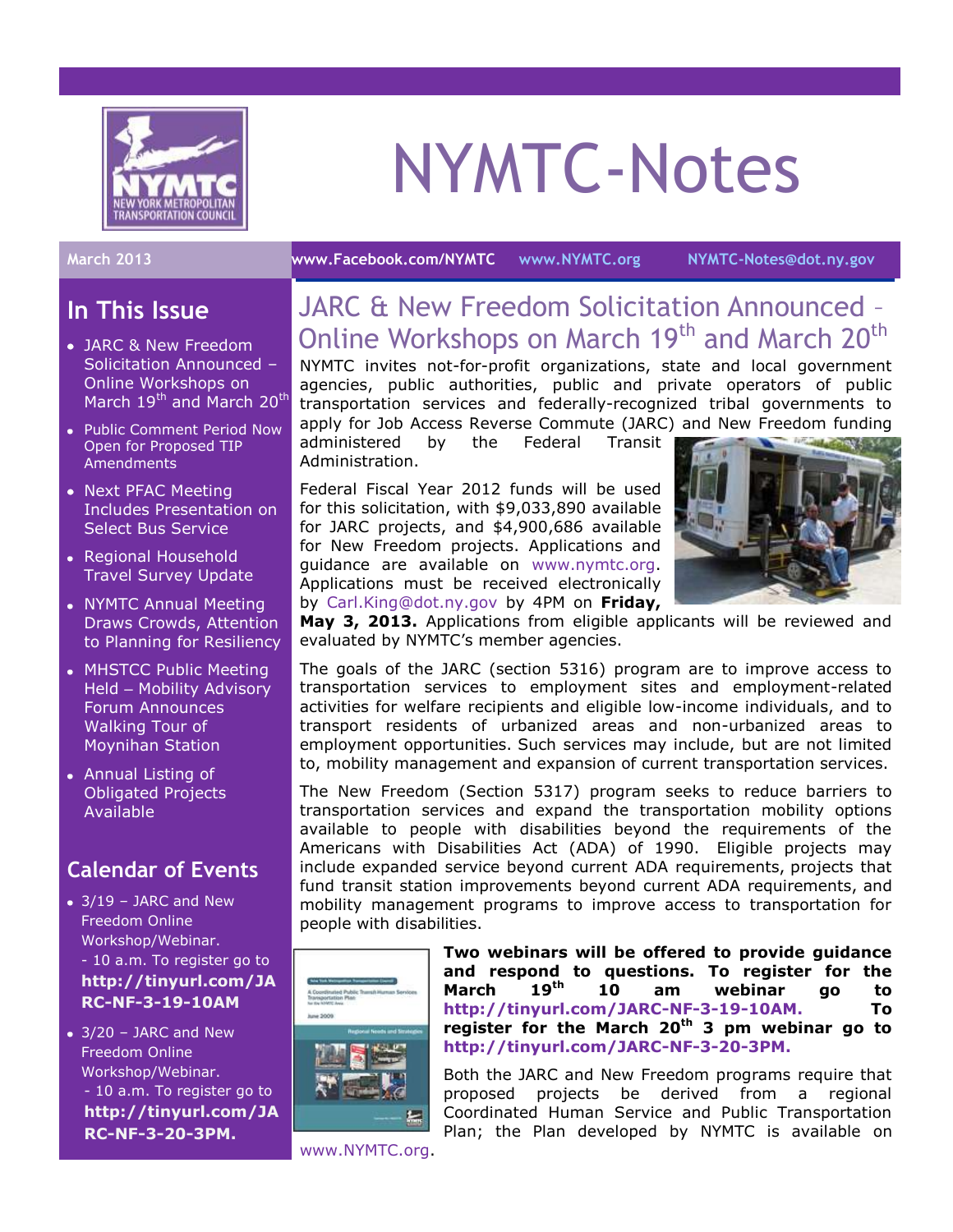- 3/21 PFAC Meeting  $-1:15$  p.m. NYMTC, 199 Water Street, 22<sup>nd</sup> floor, NYC. RSVP to 212.383.7200 or Andrea Mile-Cole at [andrea.miles](mailto:andrea.miles-cole@dot.ny.gov)[cole@dot.ny.gov.](mailto:andrea.miles-cole@dot.ny.gov) This meeting will also be webcast.
- 3/22 UTRC Seminar: Bike and the Brooklyn Waterfront - 8:30 a.m. – 12:30 p.m. CityTech (CUNY), 300 Jay Street, Room 119 Namm, Brooklyn. Register at [http://bwrcbikes.eventbrite.](http://bwrcbikes.eventbrite.com/) [com.](http://bwrcbikes.eventbrite.com/)

For more information go to [www.BrooklynWaterfront.or](http://www.brooklynwaterfront.org/) [g.](http://www.brooklynwaterfront.org/) Twitter Hashtag #bwrcBikes

 $\bullet$  4/12 - MHSTCC MAF Moynihan Station Tour - 10 a.m.

The Farley Post Office, 8<sup>th</sup> Avenue at W. 33<sup>rd</sup> Street. RSVP required by April 8<sup>th</sup> to Charlie Sutter by e-mail at

**[cjs2@westchestergov.](mailto:cjs2@westchestergov.com) [com](mailto:cjs2@westchestergov.com)** or phone 914.813.7761

 $\bullet$  4/18 - PFAC Meeting - 1:15 p.m. NYMTC, 199 Water Street, 22<sup>nd</sup> floor, NYC. RSVP to 212.383.7200 or Andrea Mile-Cole at [andrea.miles](mailto:andrea.miles-cole@dot.ny.gov)[cole@dot.ny.gov.](mailto:andrea.miles-cole@dot.ny.gov) This meeting will also be webcast.

*NYMTC is a regional council of governments that provides a collaborative transportation planning forum as the metropolitan planning organization for New York City, Long Island and the lower Hudson Valley.*

# Public Comment Period Now Open for Proposed TIP Amendments



A public comment period is open through Friday, March 22<sup>nd</sup> for proposed amendments to the FFY 2011- 2015 Transportation Improvement Program (TIP). The proposed amendments program and reprogram funding for projects in New York City, the lower Hudson Valley and on Long Island. Comments may be sent to David Drits at [David.Drits@dot.ny.gov.](mailto:David.Drits@dot.ny.gov) Details of the proposed changes can be accessed through [www.NYMTC.org.](http://www.nymtc.org/)

# Next PFAC Meeting Includes Presentation on Select Bus Service

#### *March 21, 2013, 1:15PM, 199 Water Street, 22nd floor, NYC.*

NYMTC's Program, Finance and Administration Committee (PFAC) will take action on a number of items including adopting the Transportation Conformity Determination for the 2010-2035 Regional Transportation Plan and the 2011-2015 Transportation Improvement Program, As Amended, to include Select Bus Projects in New York City. Eric Beaton, Director of

Transit Development for the New York City Department of Transportation, and Ted Orosz, Director of Long Range Bus Planning for MTA-NYCT, will make a special presentation on Select Bus Service in New York City.

Meeting agenda and supporting documents are available on [www.NYMTC.org.](http://www.nymtc.org/) RSVP to 212.383.7200 or Andrea Miles-Cole at [andrea.miles-cole@dot.ny.gov.](mailto:andrea.miles-cole@dot.ny.gov) The meeting



will be webcast and may be viewed by following the link on [www.NYMTC.org](http://www.nymtc.org/) and will be archived for viewing at a later date.

# Regional Household Travel Survey Update

The final report of the first regional travel survey in more than ten years, undertaken by NYMTC, the North Jersey Transportation Planning Authority and their partners in regional transportation planning, is expected to be



released by June 2013.

From the fall of 2010 through the fall of 2011, travel data was collected from households across 28 counties in New York, New Jersey and Connecticut. Data collected under this project will provide key travel statistics for the region, and help in the planning of future transportation investments.

In order to plan for the projects of tomorrow, the region's transportation planners need to know how people move around, reasons they travel and who uses the transportation system today. The final dataset will contain travel data from a total 18,966 households, exceeding the goal of 18,800 households. This input will help guide the development

plans for transportation improvements that affect mobility, access to jobs, air quality, and quality of life in the region. For



more information visit [www.regionaltravelsurvey.org/.](http://www.regionaltravelsurvey.org/)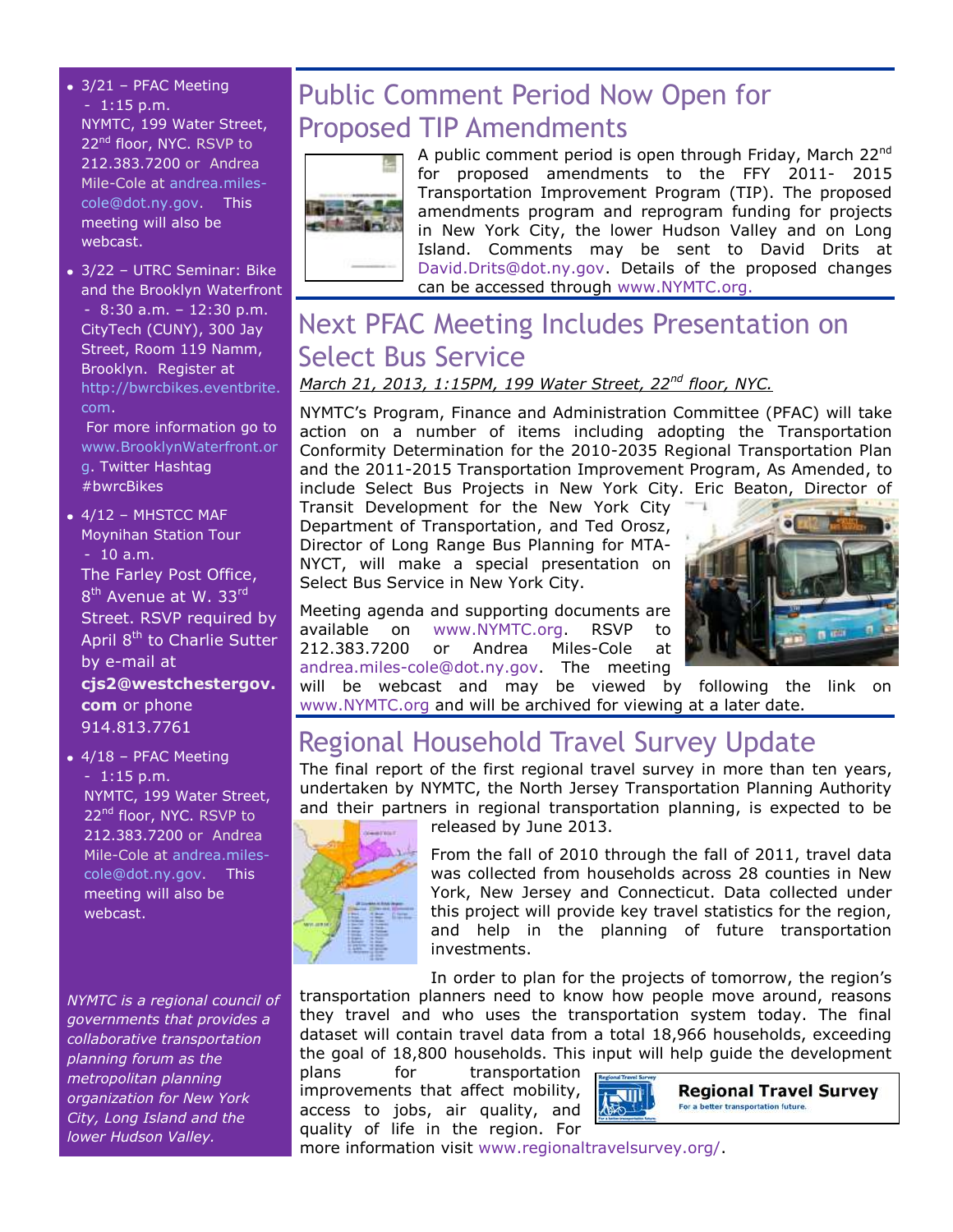#### **NYMTC Council Members**

#### **Voting Members**

- Joan McDonald, New York State DOT Commissioner and NYMTC co-chair
- Rob Astorino, Westchester County Executive and NYMTC co-chair
- Janette Sadik-Khan, Commissioner, New York City Department of **Transportation**
- Amanda Burden, Director, New York City Department of City Planning
- [Fernando Ferrer,](http://www.mta.info/mta/leadership/ferrer.htm) Acting Chairman, Metropolitan Transportation Authority
- Edward P. Mangano, Nassau County Executive
- MaryEllen Odell, Putnam County Executive
- C. Scott Vanderhoef, Rockland County Executive
- Steve Bellone, Suffolk County Executive

#### **Advisory Members**

- Patrick Foye, Executive Director, Port Authority of NY & NJ
- James Weinstein, Executive Director, New Jersey **Transit**
- Mary K. Murphy, Executive Director, North Jersey Transportation Planning Authority
- Joe Martens, Commissioner, NYS Dept. of Environmental **Conservation**
- Marilyn G. Shazor, Regional Administrator, Federal Transit Administration, Region 2

# NYMTC Annual Meeting Draws Crowds, Attention to Planning for Resiliency

Council members gathered on Tuesday, February 26th in the U.S. Custom House Auditorium in lower Manhattan for NYMTC's 2013 Annual Meeting.



In response to the devastating impacts of Hurricane Sandy, and concern for future storms and climate risks, the theme of the meeting was *Planning for Resiliency: Adapting the Transportation System to Emerging Vulnerabilities***.**

Featured speaker Federal Highway

Administrator Victor Mendez discussed the Obama Administration's response to Hurricane Sandy and commitment to planning for the future and noted that "Creating a resilient transportation system is a priority for FHWA." He also announced …"a special research project with (NYMTC), the New Jersey and Connecticut MPOs, and other transportation agencies in the region to look in depth at the impacts of Hurricane Sandy. We expect this project to help decision-makers better use their resources to prepare the region's infrastructure to withstand extreme weather events."

The Administrator was followed by Keynote speaker Dr. Cynthia Rosenzweig, Senior Research Scientist, Goddard Institute for Space Studies at Columbia University*,* who spoke about *Climate-Resilient Transportation: Risk and Strategies.* Her presentation included an overview on climate change and weather events that have wreaked havoc on the

region and its transportation system, calling Hurricane Sandy a "tipping point" for response to increasing risks and looking at different climate impacts on transportation systems. Dr. Rosenzweig concluded that transportation systems are subject to current climate risks – which are projected to increase in the future; operations and management, infrastructure, and policies all offer potential for climate resilience strategies; and adaptation and mitigation can provide co-benefits.



In response to these presentations and several questions raised by NYMTC co-chair NYSDOT Commissioner Joan McDonald, Council members held a roundtable discussion regarding the individual and collective responses to Sandy and how the region can work together to address impacts from future storms both in terms of planning and system enhancements, and discussed ways to work together to address immediate after effects of storms and other events.



The Council also took action on a number of items including adopting the 2013 – 2014 Unified Planning Work Program (UPWP) and recognizing the work of several members, including Rockland County Executive C. Scott Vanderhoef, who participated in his last Annual Meeting. Westchester County Executive Rob

Astorino was approved as NYMTC's new revolving co-chair.

The meeting was webcast and may be viewed via the link on [www.NYMTC.org](http://www.nymtc.org/). Dr. Rosenzweig's presentation and Administrator Mendez's remarks are also available on the website, as is the 2013 Annual Report*,* and the adopted UPWP*.*